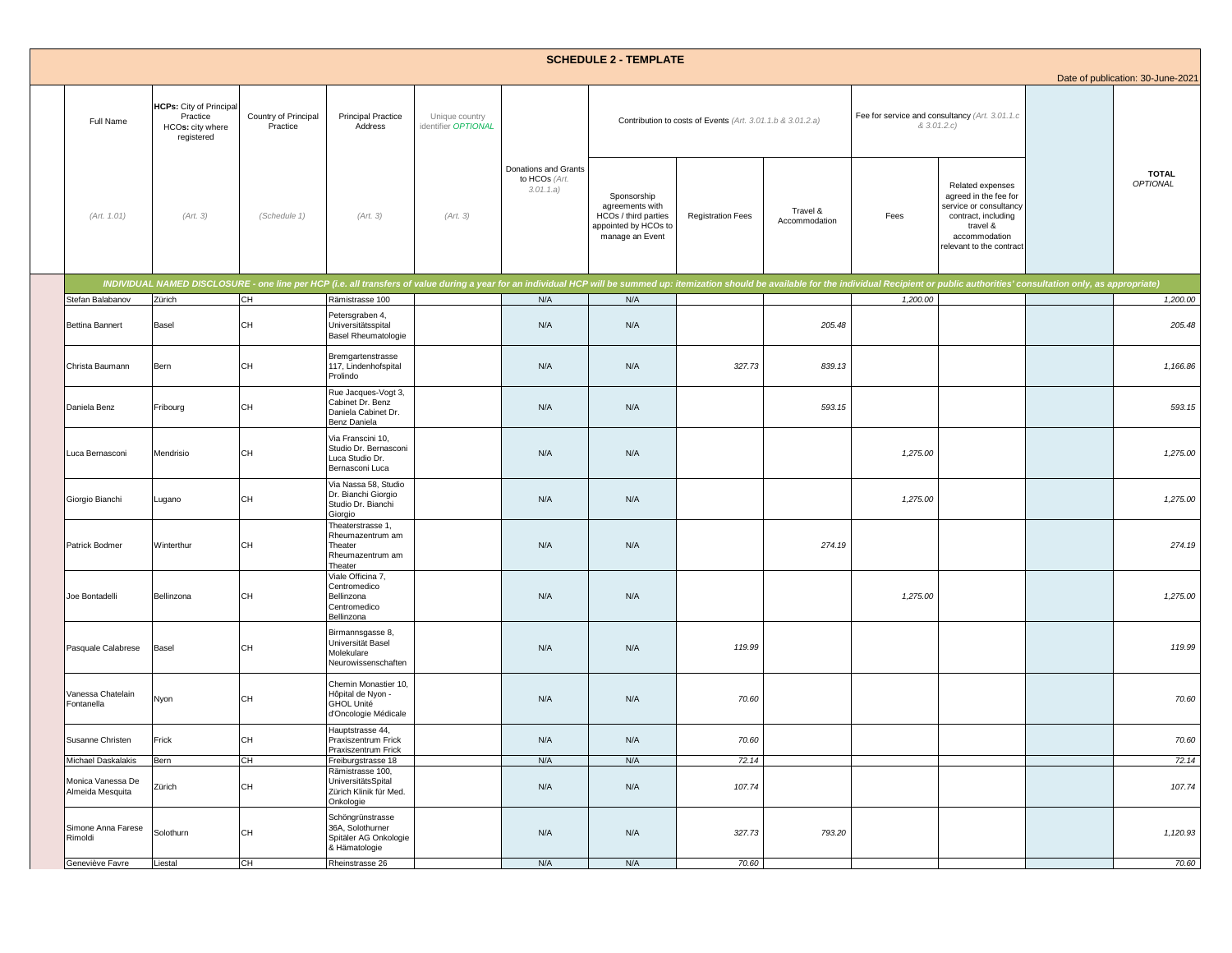| Full Name                   | HCPs: City of Principal<br>Practice<br>HCOs: city where<br>registered | Country of Principal<br>Practice | <b>Principal Practice</b><br>Address                                                     | Unique country<br>identifier OPTIONAL |                                                    |                                                                                                   | Contribution to costs of Events (Art. 3.01.1.b & 3.01.2.a) |                           |          | Fee for service and consultancy (Art. 3.01.1.c<br>& 3.01.2.c)                                                                                      |                          |
|-----------------------------|-----------------------------------------------------------------------|----------------------------------|------------------------------------------------------------------------------------------|---------------------------------------|----------------------------------------------------|---------------------------------------------------------------------------------------------------|------------------------------------------------------------|---------------------------|----------|----------------------------------------------------------------------------------------------------------------------------------------------------|--------------------------|
| (Art. 1.01)                 | (Art. 3)                                                              | (Schedule 1)                     | (Art. 3)                                                                                 | (Art. 3)                              | Donations and Grants<br>to HCOs (Art.<br>3.01.1.a) | Sponsorship<br>agreements with<br>HCOs / third parties<br>appointed by HCOs to<br>manage an Event | <b>Registration Fees</b>                                   | Travel &<br>Accommodation | Fees     | Related expenses<br>agreed in the fee for<br>service or consultancy<br>contract, including<br>travel &<br>accommodation<br>elevant to the contract | <b>TOTAL</b><br>OPTIONAL |
| Marco Ferrazzini            | Locarno                                                               | <b>CH</b>                        | Via San Francesco 15,<br>Studio Dr. Ferrazzini<br>Marco Studio Dr.<br>Ferrazzini Marco   |                                       | N/A                                                | N/A                                                                                               |                                                            |                           | 1,275.00 |                                                                                                                                                    | 1,275.00                 |
| Dorothea Friess             | Olten                                                                 | <b>CH</b>                        | Baslerstrasse 150,<br>Kantonsspital Olten<br>Innere Medizin                              |                                       | N/A                                                | N/A                                                                                               |                                                            | 120.60                    |          |                                                                                                                                                    | 120.60                   |
| Valérie Frossard            | Sion                                                                  | CH                               | Avenue du Grand-<br>Champsec 86, Institut<br>Central des Hôpitaux<br>Unité d'Hématologie |                                       | N/A                                                | N/A                                                                                               |                                                            | 137.47                    |          |                                                                                                                                                    | 137.47                   |
| Peter Gancs                 | Rapperswil SG                                                         | <b>CH</b>                        | Alte Jonastrasse 24,<br>Rheuma im Quadrit<br>Rheuma im Quadrit                           |                                       | N/A                                                | N/A                                                                                               |                                                            | 274.19                    |          |                                                                                                                                                    | 274.19                   |
| Georgios Georgiou           | Lausanne                                                              | CH                               | Rue de la Vigie 5,<br>Unilabs Lausanne<br>Unilabs Lausanne                               |                                       | N/A                                                | N/A                                                                                               | 70.60                                                      |                           |          |                                                                                                                                                    | 70.60                    |
| Ute Gick                    | Thun                                                                  | CH                               | Bahnhofstrasse 3,<br>Onko-Netz KLG Onko-<br>Netz KLG                                     |                                       | N/A                                                | N/A                                                                                               | 325.30                                                     | 555.51                    |          |                                                                                                                                                    | 880.81                   |
| Dominique Gisler            | Interlaken                                                            | <b>CH</b>                        | Mittengrabenstrasse<br>34, neurozentrum beo<br>neurozentrum beo                          |                                       | N/A                                                | N/A                                                                                               |                                                            |                           | 1,275.00 |                                                                                                                                                    | 1,275.00                 |
| Jeanne Godau                | Altdorf UR                                                            | <b>CH</b>                        | Spitalstrasse 1,<br>Kantonsspital Uri<br>Onkologie                                       |                                       | N/A                                                | N/A                                                                                               | 307.20                                                     | 807.66                    |          |                                                                                                                                                    | 1,114.86                 |
| Jeroen Goede                | Zürich                                                                | CH                               | Rämistrasse 100                                                                          |                                       | N/A                                                | N/A                                                                                               |                                                            |                           | 2,295.00 |                                                                                                                                                    | 2,295.00                 |
| Martha Groove               | Solothurn                                                             | CH                               | Schöngrünstrasse<br>36A, Solothurner<br>Spitäler AG Onkologie<br>& Hämatologie           |                                       | N/A                                                | N/A                                                                                               | 70.60                                                      |                           |          |                                                                                                                                                    | 70.60                    |
| Robert Hoepner              | Bern                                                                  | CH                               | Freiburgstrasse 18,<br>Inselspital Bern Klinik<br>für Neurologie                         |                                       | N/A                                                | N/A                                                                                               | 119.99                                                     |                           |          |                                                                                                                                                    | 119.99                   |
| Andreas Holbro              | Basel                                                                 | CH                               | Hebelstrasse 10,<br>Universitätsspital<br>Basel<br>Blutspendezentrum<br><b>SRK</b>       |                                       | N/A                                                | N/A                                                                                               | 198.21                                                     | 409.26                    |          |                                                                                                                                                    | 607.47                   |
| Elisabeth Huberle           | Zug                                                                   | CH                               | Gartenstrasse 2,<br>Neurologische Praxis<br>Neurologische Praxis                         |                                       | N/A                                                | N/A                                                                                               |                                                            |                           | 1,275.00 |                                                                                                                                                    | 1,275.00                 |
| Hansjörg<br>Hungerbühler    | Luzern                                                                | CH                               | Lützelmattstrasse 3,<br>Neurologische Praxis<br>Luzern Neurologische<br>Praxis Luzern    |                                       | N/A                                                | N/A                                                                                               |                                                            |                           | 1,275.00 |                                                                                                                                                    | 1,275.00                 |
| Ruxandra lancu<br>Ferfoglia | Lausanne                                                              | <b>CH</b>                        | Avenue Bergières 2,<br>Cabinet Dr Iancu<br>Ferfoglia Cabinet Dr<br>Iancu Ferfoglia       |                                       | N/A                                                | N/A                                                                                               |                                                            |                           | 1,275.00 |                                                                                                                                                    | 1,275.00                 |
| Peter Indra                 | Basel                                                                 | CH                               | Malzgasse 30,<br>Gesundheitsdepartem<br>ent<br>Gesundheitsversorgun                      |                                       | N/A                                                | N/A                                                                                               |                                                            |                           | 1,925.00 |                                                                                                                                                    | 1,925.00                 |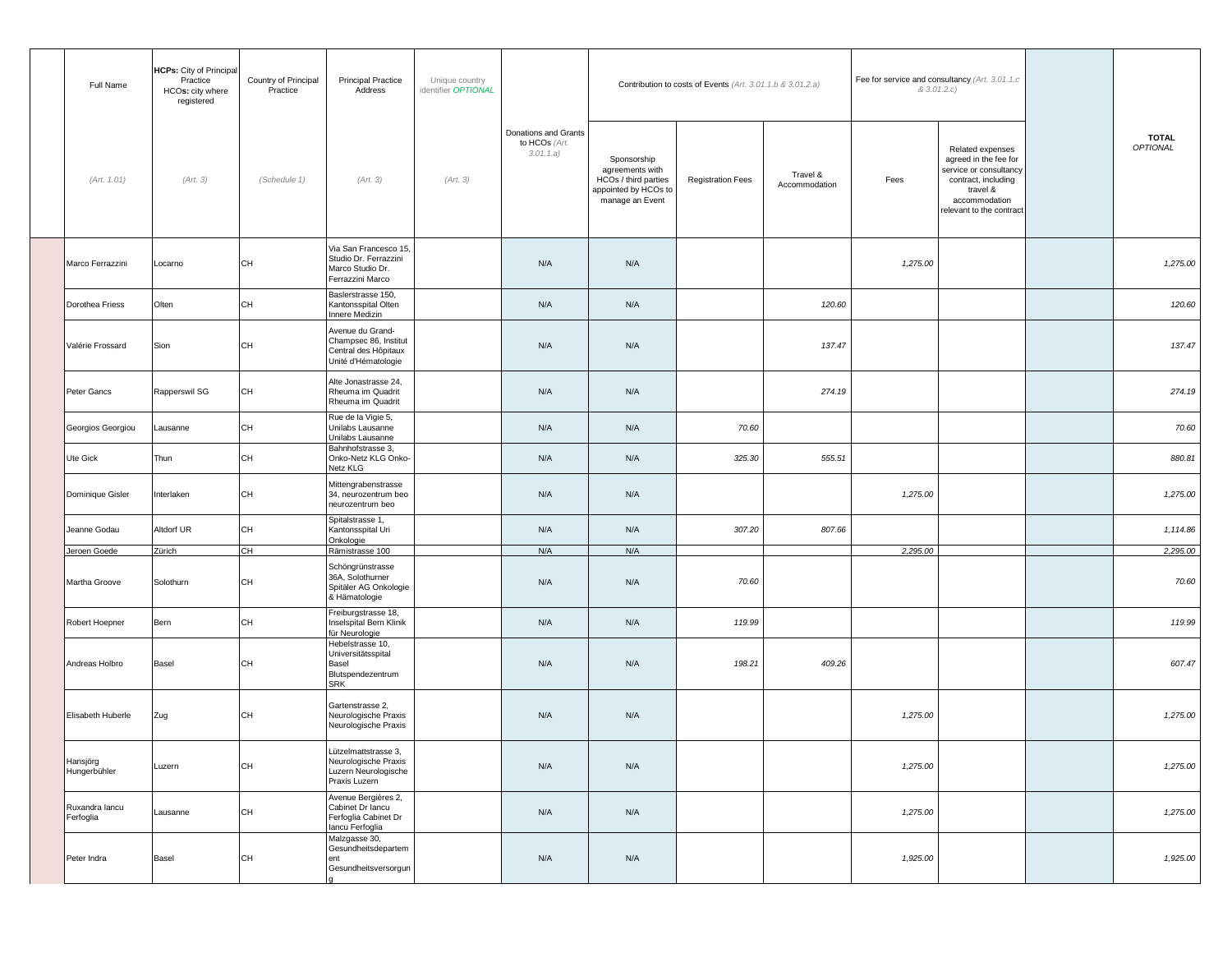|      | Full Name            | <b>HCPs:</b> City of Principal<br>Practice<br>HCOs: city where<br>registered | Country of Principal<br>Practice | <b>Principal Practice</b><br>Unique country<br>Address<br>identifier OPTIONAL              |          |                                                    |                                                                                                   | Contribution to costs of Events (Art. 3.01.1.b & 3.01.2.a) |                           | Fee for service and consultancy (Art. 3.01.1.c)<br>& 3.01.2.c) |                                                                                                                                                     |                          |
|------|----------------------|------------------------------------------------------------------------------|----------------------------------|--------------------------------------------------------------------------------------------|----------|----------------------------------------------------|---------------------------------------------------------------------------------------------------|------------------------------------------------------------|---------------------------|----------------------------------------------------------------|-----------------------------------------------------------------------------------------------------------------------------------------------------|--------------------------|
|      | (Art. 1.01)          | (Art. 3)                                                                     | (Schedule 1)                     | (Art. 3)                                                                                   | (Art. 3) | Donations and Grants<br>to HCOs (Art.<br>3.01.1.a) | Sponsorship<br>agreements with<br>HCOs / third parties<br>appointed by HCOs to<br>manage an Event | <b>Registration Fees</b>                                   | Travel &<br>Accommodation | Fees                                                           | Related expenses<br>agreed in the fee for<br>service or consultancy<br>contract, including<br>travel &<br>accommodation<br>relevant to the contract | <b>TOTAL</b><br>OPTIONAL |
|      | Jean-Gabriel Jeannot | Neuchâtel                                                                    | CH                               | Faubourg du Lac 12,<br>Cabinet médical<br>Cabinet médical                                  |          | N/A                                                | N/A                                                                                               |                                                            |                           | 2,040.00                                                       |                                                                                                                                                     | 2,040.00                 |
|      | Ilijas Jelcic        | Zürich                                                                       | CH                               | Frauenklinikstrasse 26                                                                     |          | N/A                                                | N/A                                                                                               |                                                            |                           | 1,275.00                                                       |                                                                                                                                                     | 1,275.00                 |
|      | Nicole Kamber        | Bern                                                                         | CH                               | Freiburgstrasse 18                                                                         |          | N/A                                                | N/A                                                                                               |                                                            | 26.83                     |                                                                |                                                                                                                                                     | 26.83                    |
|      | ürg Kesselring       | Valens                                                                       | CH                               | Taminaplatz 1                                                                              |          | N/A                                                | N/A                                                                                               |                                                            |                           | 2,662.36                                                       |                                                                                                                                                     | 2,662.36                 |
|      | Nina Kotrubczik      | Uster                                                                        | CH                               | Brunnenstrasse 42,<br>Spital Uster Onkologie                                               |          | N/A                                                | N/A                                                                                               | 327.73                                                     | 839.13                    |                                                                |                                                                                                                                                     | 1,166.86                 |
|      | Nina Miriam Kroemer  | Münsterlingen                                                                | CH                               | Spitalcampus 1,<br>Kantonsspital<br>Münsterlingen<br>Onkologie /<br>Hämatologie            |          | N/A                                                | N/A                                                                                               | 325.30                                                     | 842.09                    |                                                                |                                                                                                                                                     | 1,167.39                 |
|      | Reto Kühne           | Zürich                                                                       | CH                               | Tièchestrasse 99,<br>Stadtspital Waid<br>Zürich Onkologie und<br>Hämatologie               |          | N/A                                                | N/A                                                                                               | 70.60                                                      |                           |                                                                |                                                                                                                                                     | 70.60                    |
|      | Marc Küng            | Fribourg                                                                     | CH                               | Chemin des<br>Pensionnats 2, HFR<br>Fribourg-Hôpital<br>Cantonal Oncologie-<br>Hématologie |          | N/A                                                | N/A                                                                                               | 325.30                                                     | 828.86                    |                                                                |                                                                                                                                                     | 1,154.16                 |
|      | Johannes Lukaschek   | Baden                                                                        | CH                               | Bruggerstrasse 21,<br>Praxis Dr. Lukaschek<br>Johannes Praxis Dr.<br>Lukaschek Johannes    |          | N/A                                                | N/A                                                                                               | 327.73                                                     | 839.13                    |                                                                |                                                                                                                                                     | 1,166.86                 |
| HCPS | Andreas Lutterotti   | Zürich                                                                       | CH                               | Frauenklinikstrasse 26,<br>UniversitätsSpital<br>Zürich Klinik für<br>Neurologie           |          | N/A                                                | N/A                                                                                               | 119.99                                                     |                           |                                                                |                                                                                                                                                     | 119.99                   |
|      | Hannes Michel        | Schaffhausen                                                                 | CH                               | Rheinstrasse 17,<br>Onkologie<br>Schaffhausen<br>Onkologie<br>Schaffhausen                 |          | N/A                                                | N/A                                                                                               | 325.30                                                     | 308.83                    |                                                                |                                                                                                                                                     | 634.13                   |
|      | Nicole Mutter        | Luzern                                                                       | CH                               | Sankt-Anna-Strasse<br>32, Hirslanden Klinik<br>St. Anna Zentrum für<br>Onkologie Luzern AG |          | N/A                                                | N/A                                                                                               | 327.73                                                     | 794.84                    |                                                                |                                                                                                                                                     | 1,122.57                 |
|      | Peter Myers          | Genève                                                                       | CH                               | Ruelle du Couchant 7,<br>Cabinet médical de<br>roupe Cabinet<br>médical de groupe          |          | N/A                                                | N/A                                                                                               |                                                            |                           | 1,020.00                                                       |                                                                                                                                                     | 1,020.00                 |
|      | Antonia Maria Müller | Zürich                                                                       | CH                               | Rämistrasse 100                                                                            |          | N/A                                                | N/A                                                                                               | 210.12                                                     | 385.96                    |                                                                |                                                                                                                                                     | 596.08                   |
|      | Rouven Müller        | Zürich                                                                       | CH                               | Rämistrasse 100                                                                            |          | N/A                                                | N/A                                                                                               |                                                            |                           | 1,275.00                                                       | 32.30                                                                                                                                               | 1,307.30                 |
|      | Mitja Nabergoj       | Rennaz                                                                       | CH                               | Route du Vieux<br>Séquoia 20, Hôpital<br>Riviera Chablais VD-<br>VS Médecine interne       |          | N/A                                                | N/A                                                                                               | 107.74                                                     |                           |                                                                |                                                                                                                                                     | 107.74                   |
|      | Monika Nagy Hulliger | Morges                                                                       | CH                               | Chemin du Crêt 2,<br>Hôpital de Morges<br>(EHC) Oncologie                                  |          | N/A                                                | N/A                                                                                               |                                                            | 331.22                    |                                                                |                                                                                                                                                     | 331.22                   |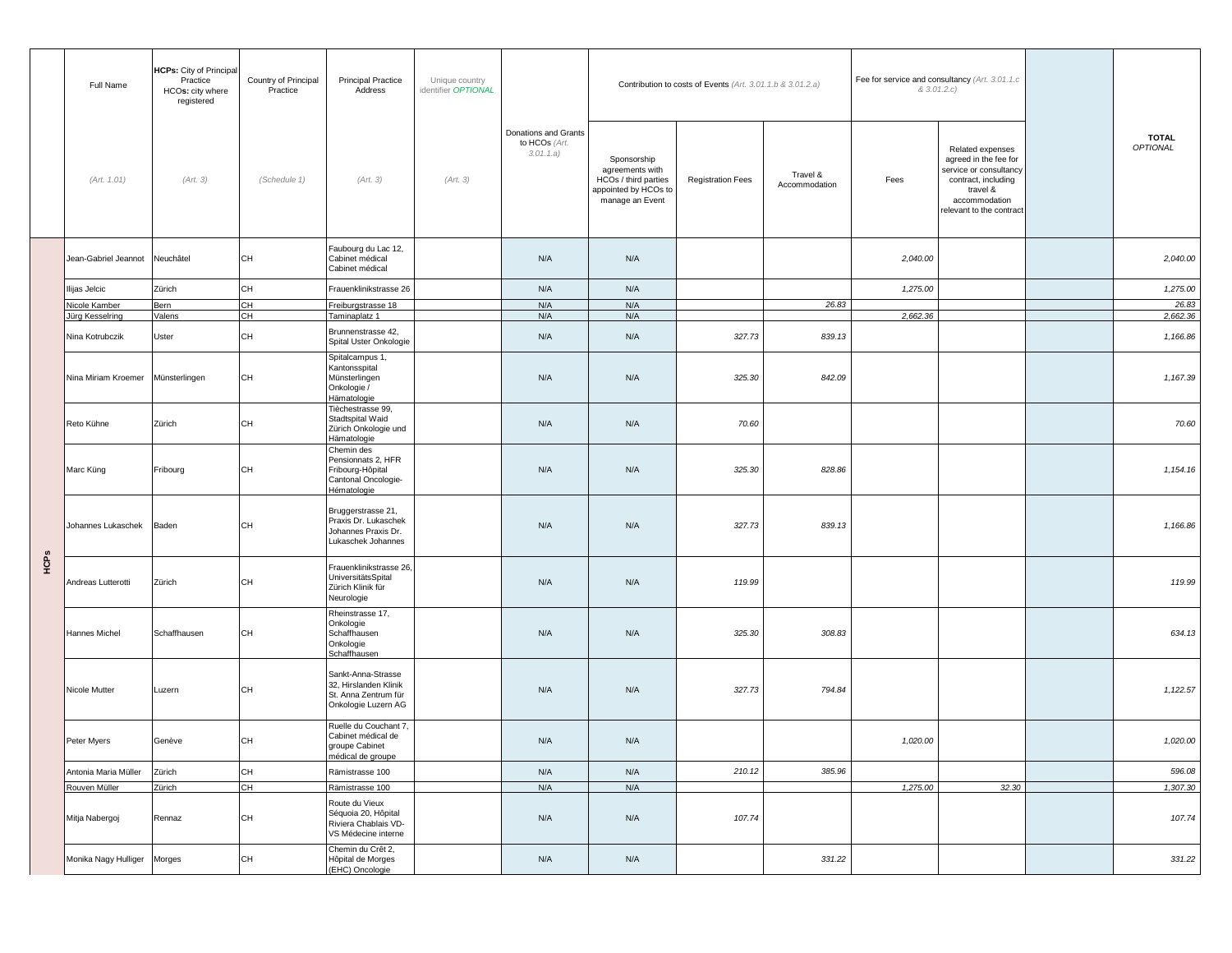| Full Name                   | <b>HCPs:</b> City of Principal<br>Practice<br>HCOs: city where<br>registered | Country of Principal<br>Practice | Principal Practice<br>Address                                                                | Unique country<br>identifier OPTIONAL |                                                    |                                                                                                   | Contribution to costs of Events (Art. 3.01.1.b & 3.01.2.a) |                           |          | Fee for service and consultancy (Art. 3.01.1.c<br>& 3.01.2.c)                                                                                      |                                 |
|-----------------------------|------------------------------------------------------------------------------|----------------------------------|----------------------------------------------------------------------------------------------|---------------------------------------|----------------------------------------------------|---------------------------------------------------------------------------------------------------|------------------------------------------------------------|---------------------------|----------|----------------------------------------------------------------------------------------------------------------------------------------------------|---------------------------------|
| (Art. 1.01)                 | (Art. 3)                                                                     | (Schedule 1)                     | (Art. 3)                                                                                     | (Art. 3)                              | Donations and Grants<br>to HCOs (Art.<br>3.01.1.a) | Sponsorship<br>agreements with<br>HCOs / third parties<br>appointed by HCOs to<br>manage an Event | <b>Registration Fees</b>                                   | Travel &<br>Accommodation | Fees     | Related expenses<br>agreed in the fee for<br>service or consultancy<br>contract, including<br>travel &<br>accommodation<br>elevant to the contract | <b>TOTAL</b><br><b>OPTIONAL</b> |
| Fernando Nargi              | Gland                                                                        | <b>CH</b>                        | Allée du Communet<br>20, Centre Médical de<br>Gland Centre Médical<br>de Gland               |                                       | N/A                                                | N/A                                                                                               |                                                            | 306.30                    |          |                                                                                                                                                    | 306.30                          |
| Guacimara Ortega<br>Sanchez |                                                                              | CH                               | Brauerstrasse 15                                                                             |                                       | N/A                                                | N/A                                                                                               | 327.73                                                     | 839.13                    |          |                                                                                                                                                    | 1,166.86                        |
| Pierluigi Pedrazzi          | Bellinzona                                                                   | <b>CH</b>                        | Via Ospedale,<br>Ospedale Bellinzona e<br>Valli EOC Neurologia                               |                                       | N/A                                                | N/A                                                                                               |                                                            |                           | 1,275.00 |                                                                                                                                                    | 1,275.00                        |
| Anna Petropoulou            | Neuchâtel                                                                    | <b>CH</b>                        | Rue De La Maladière<br>45, Réseau hospitalier<br>Neuchâtelois<br>Oncologie et<br>Hématologie |                                       | N/A                                                | N/A                                                                                               | 107.74                                                     |                           | 1,200.00 |                                                                                                                                                    | 1,307.74                        |
| Mario Picozzi               | Einsiedeln                                                                   | <b>CH</b>                        | Spitalstrasse 26a,<br>Ärztezentrum<br>Einsiedeln<br>Ärztezentrum<br>Einsiedeln               |                                       | N/A                                                | N/A                                                                                               |                                                            | 350.89                    |          |                                                                                                                                                    | 350.89                          |
| Mihaela Precup              | Payerne                                                                      | <b>CH</b>                        | Avenue de la Colline 3<br>HIB, Site de Payerne<br>Oncologie                                  |                                       | N/A                                                | N/A                                                                                               | 70.60                                                      |                           |          |                                                                                                                                                    | 70.60                           |
| Dr Raffael A Wengen         | ZUERICH                                                                      | CH                               | JOSEFSTRASSE 146                                                                             |                                       | N/A                                                | N/A                                                                                               | 368.64                                                     | 1,070.15                  |          |                                                                                                                                                    | 1,438.79                        |
| <b>Grit Richartz</b>        | Solothurn                                                                    | CH                               | Schöngrünstrasse<br>36A, Solothurner<br>Spitäler AG Onkologie<br>& Hämatologie               |                                       | N/A                                                | N/A                                                                                               | 327.73                                                     | 793.20                    |          |                                                                                                                                                    | 1,120.93                        |
| Biljana Rodic-Tatic         | Winterthur                                                                   | СH                               | Brauerstrasse 15                                                                             |                                       | N/A                                                | N/A                                                                                               |                                                            |                           | 1,275.00 |                                                                                                                                                    | 1,275.00                        |
| Anne Rosselet               | Yverdon-les-Bains                                                            | <b>CH</b>                        | rue de la plaisance 2,<br>Hôpital Yverdon-les-<br>Bains eHnv Centre<br>d'onco-hématologie    |                                       | N/A                                                | N/A                                                                                               | 339.93                                                     |                           |          |                                                                                                                                                    | 339.93                          |
| Patrick Roth                | Zürich                                                                       | <b>CH</b>                        | Frauenklinikstrasse 26                                                                       |                                       | N/A                                                | N/A                                                                                               |                                                            |                           | 3,500.00 |                                                                                                                                                    | 3,500.00                        |
| Serge Roth                  | Carouge GE                                                                   | <b>CH</b>                        | Clos de la Fonderie<br>1b, Cabinet Dr Roth<br>Serge Cabinet Dr Roth<br>Serge                 |                                       | N/A                                                | N/A                                                                                               |                                                            |                           | 1,020.00 |                                                                                                                                                    | 1,020.00                        |
| Anke Salmen                 | Bern                                                                         | CH                               | Freiburgstrasse 18,<br>Inselspital Bern Klinik<br>ür Neurologie                              |                                       | N/A                                                | N/A                                                                                               | 119.99                                                     |                           |          |                                                                                                                                                    | 119.99                          |
| Audrey Simon                | Carouge GE                                                                   | CH                               | Rue Jacques-<br>Grosselin 25, Cabinet<br>Dr Simon Audrey<br>Cabinet Dr Simon<br>Audrey       |                                       | N/A                                                | N/A                                                                                               | 339.93                                                     |                           |          |                                                                                                                                                    | 339.93                          |
| Gregor Stehle               | Basel                                                                        | CH                               | Petersgraben 4,<br>Universitätsspital<br>Basel Klinik für<br>Hämatologie                     |                                       | N/A                                                | N/A                                                                                               |                                                            | 197.77                    |          |                                                                                                                                                    | 197.77                          |
| <b>Isabel Stiefel</b>       | Aarau                                                                        | CH                               | Tellstrasse 25,<br>Kantonsspital Aarau<br>AG Onkologie und<br>Hämatologie                    |                                       | N/A                                                | N/A                                                                                               | 393.28                                                     | 896.36                    |          |                                                                                                                                                    | 1,289.64                        |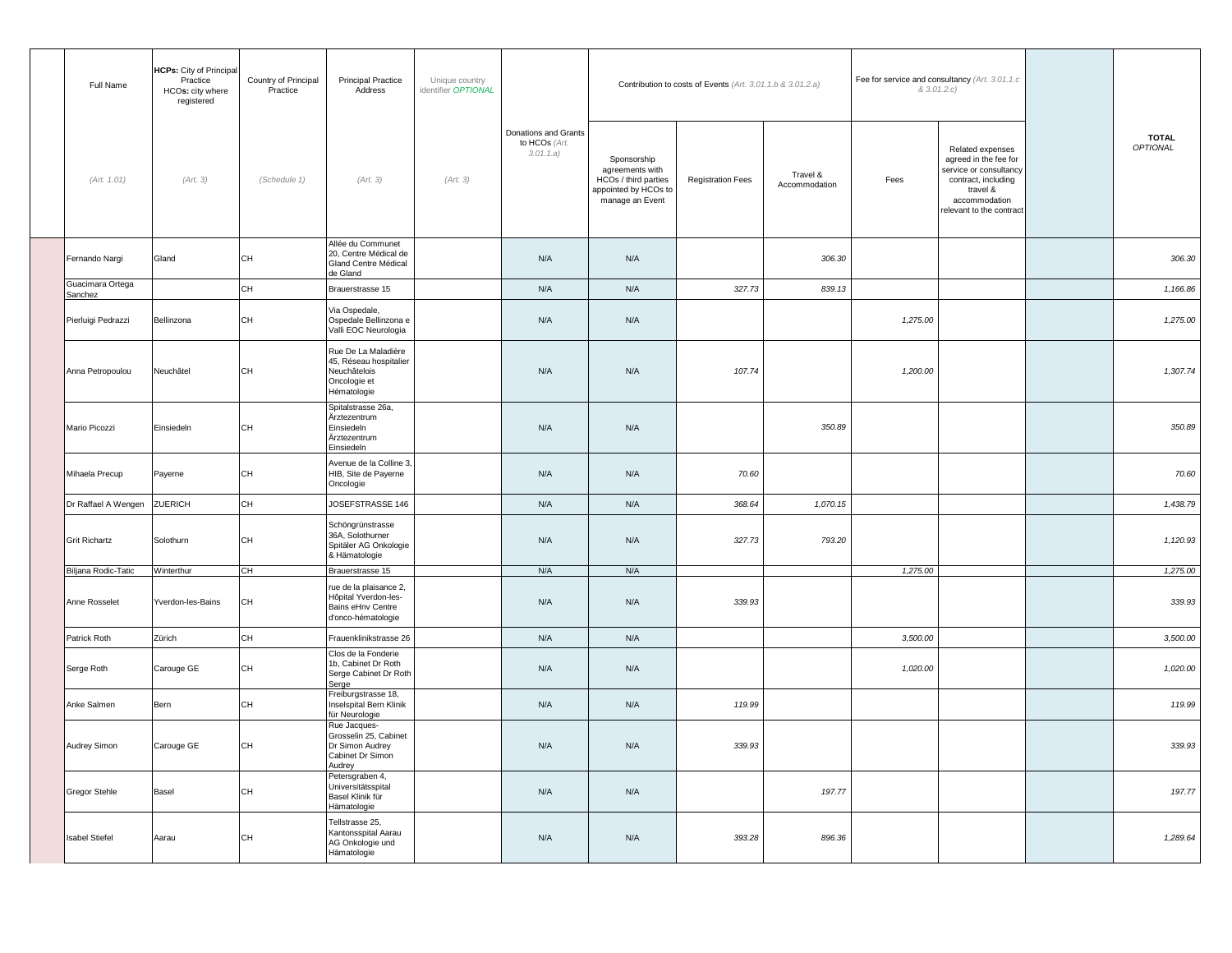| Full Name                   | <b>HCPs:</b> City of Principal<br>Practice<br>HCOs: city where<br>registered                                                                   | Country of Principal<br>Practice | Principal Practice<br>Address                                                                                                                                                                                                  | Unique country<br>identifier OPTIONAL |                                                    |                                                                                                            | Contribution to costs of Events (Art. 3.01.1.b & 3.01.2.a) |                           |                | Fee for service and consultancy (Art. 3.01.1.c<br>& 3.01.2.c)                                                                                      |                                 |
|-----------------------------|------------------------------------------------------------------------------------------------------------------------------------------------|----------------------------------|--------------------------------------------------------------------------------------------------------------------------------------------------------------------------------------------------------------------------------|---------------------------------------|----------------------------------------------------|------------------------------------------------------------------------------------------------------------|------------------------------------------------------------|---------------------------|----------------|----------------------------------------------------------------------------------------------------------------------------------------------------|---------------------------------|
| (Art. 1.01)                 | (Art. 3)                                                                                                                                       | (Schedule 1)                     | (Art. 3)                                                                                                                                                                                                                       | (Art. 3)                              | Donations and Grants<br>to HCOs (Art.<br>3.01.1.a) | Sponsorship<br>agreements with<br>HCOs / third parties<br>appointed by HCOs to<br>manage an Event          | <b>Registration Fees</b>                                   | Travel &<br>Accommodation | Fees           | Related expenses<br>agreed in the fee for<br>service or consultancy<br>contract, including<br>travel &<br>accommodation<br>elevant to the contract | <b>TOTAL</b><br><b>OPTIONAL</b> |
| Georg Stüssi                | Bellinzona                                                                                                                                     | <b>CH</b>                        | Via A. Gallino 12,<br>Ospedale Bellinzona e<br>Valli EOC Servizio<br>Ematologia<br>Morfologica                                                                                                                                 |                                       | N/A                                                | N/A                                                                                                        | 107.74                                                     |                           | 765.00         |                                                                                                                                                    | 872.74                          |
| Antonella Tanga             | Onex                                                                                                                                           | CH                               | Route de Chancy 98,<br>Cité générations et<br>maison santé<br>Neurologie                                                                                                                                                       |                                       | N/A                                                | N/A                                                                                                        |                                                            |                           | 1,020.00       |                                                                                                                                                    | 1,020.00                        |
| Christian Taverna           | Münsterlingen                                                                                                                                  | <b>CH</b>                        | Spitalcampus 1,<br>Kantonsspital<br>Münsterlingen<br>Onkologie /<br>Hämatologie                                                                                                                                                |                                       | N/A                                                | N/A                                                                                                        | 222.72                                                     |                           |                |                                                                                                                                                    | 222.72                          |
| Alexandre<br>Theocharides   | Zürich                                                                                                                                         | CH                               | Rämistrasse 100                                                                                                                                                                                                                |                                       | N/A                                                | N/A                                                                                                        |                                                            |                           | 1,800.00       |                                                                                                                                                    | 1,800.00                        |
| Christine Maria Thürig Bern |                                                                                                                                                | <b>CH</b>                        | Monbijoustrasse 10,<br>Onkologie Bern AG<br>Praxis Dr. Thürig<br>Christine                                                                                                                                                     |                                       | N/A                                                | N/A                                                                                                        | 327.33                                                     | 246.20                    |                |                                                                                                                                                    | 573.53                          |
| Jérôme Voegeli              | La Chaux-de-Fonds                                                                                                                              | <b>CH</b>                        | Rue Numa-Droz 187,<br>Centre médico<br>chirurgical Volta<br>Cabinet Dr Voegeli<br>Jérôme                                                                                                                                       |                                       | N/A                                                | N/A                                                                                                        |                                                            |                           | 2,040.00       |                                                                                                                                                    | 2,040.00                        |
| Thomas Von Briel            | Zürich                                                                                                                                         | CH                               | Witellikerstrasse 40                                                                                                                                                                                                           |                                       | N/A                                                | N/A                                                                                                        | 70.60                                                      |                           |                |                                                                                                                                                    | 70.60                           |
| Michael Weller              | Zürich                                                                                                                                         | <b>CH</b>                        | Frauenklinikstrasse 26,<br><b>UniversitätsSpital</b><br>Zürich Klinik für<br>Neurologie                                                                                                                                        |                                       | N/A                                                | N/A                                                                                                        |                                                            |                           | 3,500.00       |                                                                                                                                                    | 3,500.00                        |
| Regina Woelky               | Frauenfeld                                                                                                                                     | CH                               | Pfaffenholzstrasse 4                                                                                                                                                                                                           |                                       | N/A                                                | N/A                                                                                                        | 327.73                                                     | 622.47                    |                |                                                                                                                                                    | 950.20                          |
| Reinhard Zenhäusern         | Brig                                                                                                                                           | <b>CH</b>                        | Ueberlandstrasse 14,<br>Spitalzentrum<br>Oberwallis Onkologie                                                                                                                                                                  |                                       | N/A                                                | N/A                                                                                                        | 325.30                                                     | 937.94                    |                |                                                                                                                                                    | 1,263.24                        |
| Katja Zirlik                | Chur                                                                                                                                           | <b>CH</b>                        | Masanserstrasse 2,<br>Tumor- und<br>Brustzentrum ZeTuP<br>AG Tumor- und<br>Brustzentrum ZeTuP<br>AG                                                                                                                            |                                       | N/A                                                | N/A                                                                                                        | 339.93                                                     |                           |                |                                                                                                                                                    | 339.93                          |
| Lena Züllig                 | Winterthur                                                                                                                                     | <b>CH</b>                        | Brauerstrasse 15,<br>Kantonsspital<br>Winterthur<br>Medizinische<br>Onkologie                                                                                                                                                  |                                       | N/A                                                | N/A                                                                                                        | 368.64                                                     | 906.73                    |                |                                                                                                                                                    | 1,275.37                        |
| Ursina Zürrer-Härdi         | Winterthur                                                                                                                                     | CH                               | Brauerstrasse 15,<br>Kantonsspital<br>Winterthur<br>Medizinische<br>Onkologie                                                                                                                                                  |                                       | N/A                                                | N/A                                                                                                        | 327.73                                                     | 839.13                    |                |                                                                                                                                                    | 1,166.86                        |
|                             |                                                                                                                                                |                                  |                                                                                                                                                                                                                                |                                       | N/A                                                | OTHER, NOT INCLUDED ABOVE - where information cannot be disclosed on an individual basis for legal reasons |                                                            |                           |                |                                                                                                                                                    |                                 |
|                             | Aggregate amount attributable to transfers of value to such Recipients - Art. 3.02<br>Number of Recipients in aggregate disclosure - Art. 3.02 |                                  |                                                                                                                                                                                                                                |                                       |                                                    | N/A<br>N/A                                                                                                 | 951.36<br>$5^{\circ}$                                      | 2,067.55<br>$\mathcal{S}$ | 15,544.34<br>9 | 55.00<br>$\mathbf{1}$                                                                                                                              | 18,618.25<br>14                 |
| Art. 3.02                   |                                                                                                                                                |                                  | % of the number of Recipients included in the aggregate disclosure in the total number of Recipients disclosed                                                                                                                 |                                       | N/A<br>N/A                                         | N/A                                                                                                        | 10.64%                                                     | 8.57%                     | 25.71%         | 50.00%                                                                                                                                             | N/A                             |
|                             |                                                                                                                                                |                                  | INDIVIDUAL NAMED DISCLOSURE - one line per HCO (i.e. all transfers of value during a year for an individual HCO will be summed up: itemization should be available for the individual Recipient or public authorities' consult |                                       |                                                    |                                                                                                            |                                                            |                           |                |                                                                                                                                                    |                                 |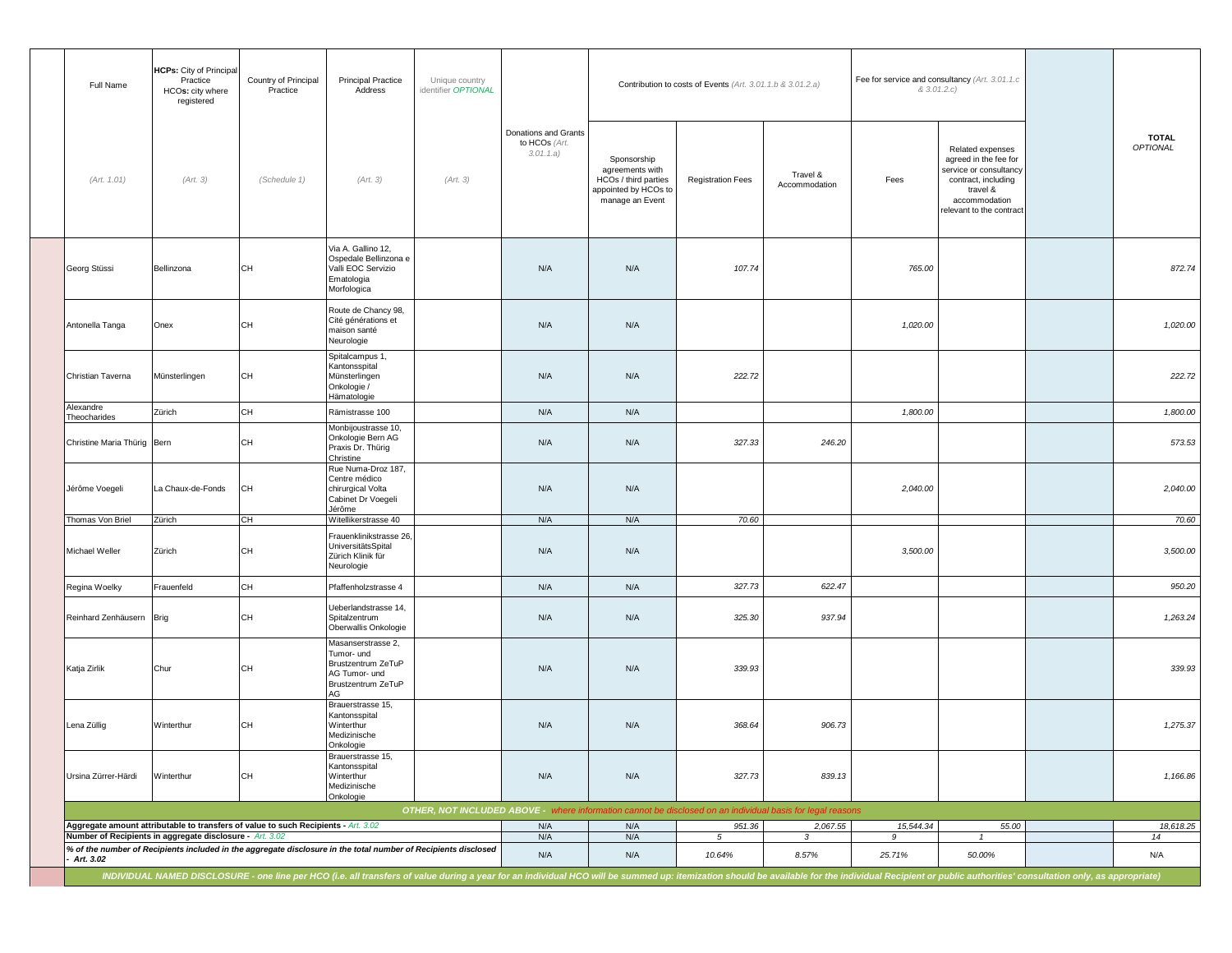|      | Full Name                                 | <b>HCPs:</b> City of Principal<br>Practice<br>HCOs: city where<br>registered | Country of Principal<br>Practice | <b>Principal Practice</b><br>Address                                            | Unique country<br>identifier OPTIONAL |                                                    |                                                                                                   | Contribution to costs of Events (Art. 3.01.1.b & 3.01.2.a) |                           |           | Fee for service and consultancy (Art. 3.01.1.c<br>& 3.01.2.c)                                                                                       |                                 |
|------|-------------------------------------------|------------------------------------------------------------------------------|----------------------------------|---------------------------------------------------------------------------------|---------------------------------------|----------------------------------------------------|---------------------------------------------------------------------------------------------------|------------------------------------------------------------|---------------------------|-----------|-----------------------------------------------------------------------------------------------------------------------------------------------------|---------------------------------|
|      | (Art. 1.01)                               | (Art. 3)                                                                     | (Schedule 1)                     | (Art. 3)                                                                        | (Art. 3)                              | Donations and Grants<br>to HCOs (Art.<br>3.01.1.a) | Sponsorship<br>agreements with<br>HCOs / third parties<br>appointed by HCOs to<br>manage an Event | <b>Registration Fees</b>                                   | Travel &<br>Accommodation | Fees      | Related expenses<br>agreed in the fee for<br>service or consultancy<br>contract, including<br>travel &<br>accommodation<br>relevant to the contract | <b>TOTAL</b><br><b>OPTIONAL</b> |
|      | <b>BEXA GMBH</b>                          | Kirchberg                                                                    | CН                               | Rosenweg11, C/O<br>Dr.Med. Markus F.<br>Bremgartner                             |                                       |                                                    |                                                                                                   |                                                            |                           | 200.00    |                                                                                                                                                     | 200.00                          |
|      | <b>Blutspende SRK</b><br>Schweiz AG       | Bern                                                                         | СH                               | aupenstrasse 37                                                                 | 7601001397651                         |                                                    | 7,000.00                                                                                          |                                                            |                           |           |                                                                                                                                                     | 7,000.00                        |
|      | <b>CHUV</b>                               | Lausanne                                                                     | CН                               | Rue Du Bugnon 21                                                                | 7601002074803                         |                                                    | 7,522.15                                                                                          | 1,239.90                                                   | 1,030.98                  | 13,275.00 | 292.30                                                                                                                                              | 23,360.33                       |
|      | DATA_PROTECTION                           | Winterthur                                                                   | CН                               | Undefined                                                                       |                                       |                                                    | 2,000.00                                                                                          |                                                            |                           |           |                                                                                                                                                     | 2,000.00                        |
|      | Dermatologische<br>Poliklinik             | Basel                                                                        | CH                               | Petersgraben 4                                                                  | 7601002122306                         |                                                    |                                                                                                   |                                                            |                           | 1,400.00  |                                                                                                                                                     | 1,400.00                        |
|      | Ente Ospedaliero                          | Bellinzona                                                                   | CH                               | Viale Officina 3                                                                | 7601002095099                         |                                                    | 59,000.00                                                                                         | 239.98                                                     |                           | 7,522.50  |                                                                                                                                                     | 66,762.48                       |
|      | Cantonale (EOC)<br>ESMO                   | Lugano                                                                       | CН                               | Via Ginevra 4                                                                   |                                       |                                                    | 4,320.74                                                                                          |                                                            |                           |           |                                                                                                                                                     | 4,320.74                        |
|      | <b>HNHCP</b>                              | Winterthur                                                                   | CН                               | <b>Hauptadresse</b>                                                             |                                       |                                                    | 14,834.00                                                                                         |                                                            |                           |           |                                                                                                                                                     | 14,834.00                       |
|      | Hochschule Luzern -<br>Wirtschaft         | Luzern                                                                       | CH                               | Zentralstrasse 9                                                                |                                       |                                                    | 26,400.00                                                                                         |                                                            |                           |           |                                                                                                                                                     | 26,400.00                       |
|      | Hôpital du Valais -<br>Sion               | Sion                                                                         | CH                               | Avenue du Grand-<br>Champsec 80, Institut 7601002004138<br>Central des Hôpitaux |                                       |                                                    |                                                                                                   | 119.99                                                     |                           |           |                                                                                                                                                     | 119.99                          |
|      | Hôpitaux<br>Universitaires Genève         | Genève                                                                       | CН                               | Rue Gabrielle-Perret-<br>Gentil 4                                               | 7601002116763                         |                                                    | 4,500.00                                                                                          | 628.82                                                     | 693.15                    | 6.022.30  | 126.00                                                                                                                                              | 11,970.27                       |
|      | <b>Inselspital Bern</b>                   | Bern                                                                         | CH                               | Freiburgstrasse 18,<br>nsel Gruppe AG                                           | 7601002001724                         |                                                    | 50,000.00                                                                                         | 602.41                                                     | 1,207.43                  | 28,553.77 |                                                                                                                                                     | 80,363.61                       |
|      | Institut Central des<br>Hôpitaux          | Sion                                                                         | CH.                              | Avenue du Grand-<br>Champsec 86, Hôpital 7601002129442<br>du Valais - Sion      |                                       |                                                    | 3,500.00                                                                                          | 70.60                                                      |                           | 947.10    |                                                                                                                                                     | 4,517.70                        |
|      | <b>IRB</b>                                | Bellinzona                                                                   | CH                               | Via Vincenzo Vela 6                                                             | 7601002104326                         |                                                    | 219,167.00                                                                                        |                                                            |                           |           |                                                                                                                                                     | 219, 167.00                     |
|      | Kantonsspital Aarau<br>AG                 | Aarau                                                                        | CH                               | Tellstrasse 25                                                                  | 7601002001137                         |                                                    | 13,000.00                                                                                         | 70.60                                                      |                           | 1,372.52  |                                                                                                                                                     | 14,443.12                       |
|      | Kantonsspital Baden                       | Baden                                                                        | CH                               | m Ergel 1                                                                       | 7601002001144                         |                                                    |                                                                                                   | 665.23                                                     | 122.16                    |           |                                                                                                                                                     | 787.39                          |
|      | AG<br>Kantonsspital                       | Chur                                                                         | CH                               | oestrasse 170                                                                   | 7601002125758                         |                                                    |                                                                                                   |                                                            |                           | 1,489.28  |                                                                                                                                                     | 1,489.28                        |
|      | Graubünden<br>Kantonsspital St.<br>Gallen | St. Gallen                                                                   | CН                               | Rorschacher Strasse<br>95, Kantonsspital<br>St.Gallen                           | 7601002000208                         |                                                    | 8,000.00                                                                                          | 483.91                                                     |                           | 5,985.00  |                                                                                                                                                     | 14,468.91                       |
|      | Kantonsspital                             | Winterthur                                                                   | CH                               | Brauerstrasse 15                                                                | 7601002114943                         |                                                    | 3,000.00                                                                                          |                                                            |                           |           |                                                                                                                                                     | 3,000.00                        |
|      | Winterthur<br>Klinik Hirslanden AG        | Zürich                                                                       | CH                               | Witellikerstrasse 40                                                            | 7601002087254                         |                                                    |                                                                                                   |                                                            |                           | 1,147.50  |                                                                                                                                                     | 1,147.50                        |
| HCOS | Luzerner Kantonsspital Luzern             |                                                                              | CH                               | Spitalstrasse                                                                   | 7601002001120                         |                                                    | 1,500.00                                                                                          | 447.67                                                     |                           | 6,207.51  |                                                                                                                                                     | 8,155.18                        |
|      | Luzerner Kantonsspital<br>Sursee          | Sursee                                                                       | CН                               | Spitalstrasse 16a,<br>Luzerner Kantonsspital 7601002003056                      |                                       |                                                    |                                                                                                   | 70.60                                                      |                           |           |                                                                                                                                                     | 70.60                           |
|      | Neurologie am<br>Löwenplatz               | Luzern                                                                       | CН                               | Zürichstrasse 5                                                                 | 7601002535717                         |                                                    |                                                                                                   |                                                            |                           | 1,275.00  |                                                                                                                                                     | 1,275.00                        |
|      | Neurologie am<br>Schlosspark              | Binningen                                                                    | СH                               | Parkstrasse 5                                                                   |                                       |                                                    |                                                                                                   |                                                            |                           | 318.75    |                                                                                                                                                     | 318.75                          |
|      | Neurozentrum                              | Zürich                                                                       | CН                               | Theaterstrasse 8,                                                               | 7601002145305                         |                                                    |                                                                                                   |                                                            |                           | 3,570.00  |                                                                                                                                                     | 3,570.00                        |
|      | <b>Bellevue AG</b><br>Neurozentrum        | Langenthal                                                                   | СH                               | Neurologie<br>Sankt Urbanstrasse 22 7601002529679                               |                                       |                                                    | 1,500.00                                                                                          |                                                            |                           | 1,275.00  | 58.00                                                                                                                                               | 2,833.00                        |
|      | Oberaargau AG<br><b>NICER</b>             | Zürich                                                                       | $\overline{\mathsf{CH}}$         | lirschengraben 82                                                               |                                       |                                                    |                                                                                                   |                                                            |                           | 2,280.00  |                                                                                                                                                     | 2,280.00                        |
|      | Onkologiepflege                           | Kleinandelfingen                                                             | CН                               | Hirstigstrasse 13                                                               |                                       |                                                    | 8,250.00                                                                                          |                                                            |                           |           |                                                                                                                                                     | 8,250.00                        |
|      | Schweiz<br>OnkoZentrum Zürich             |                                                                              |                                  |                                                                                 |                                       |                                                    |                                                                                                   |                                                            |                           |           |                                                                                                                                                     |                                 |
|      | AG                                        | Zürich                                                                       | СH                               | Seefeldstrasse 214                                                              | 7601002532792                         |                                                    | 1,200.00                                                                                          |                                                            |                           | 1,200.00  |                                                                                                                                                     | 2,400.00                        |
|      | PlayToKnow AG                             | Kilchberg ZH                                                                 | CH                               | Alte Landstrasse 55                                                             |                                       |                                                    | 4,670.00                                                                                          |                                                            |                           |           |                                                                                                                                                     | 4,670.00                        |